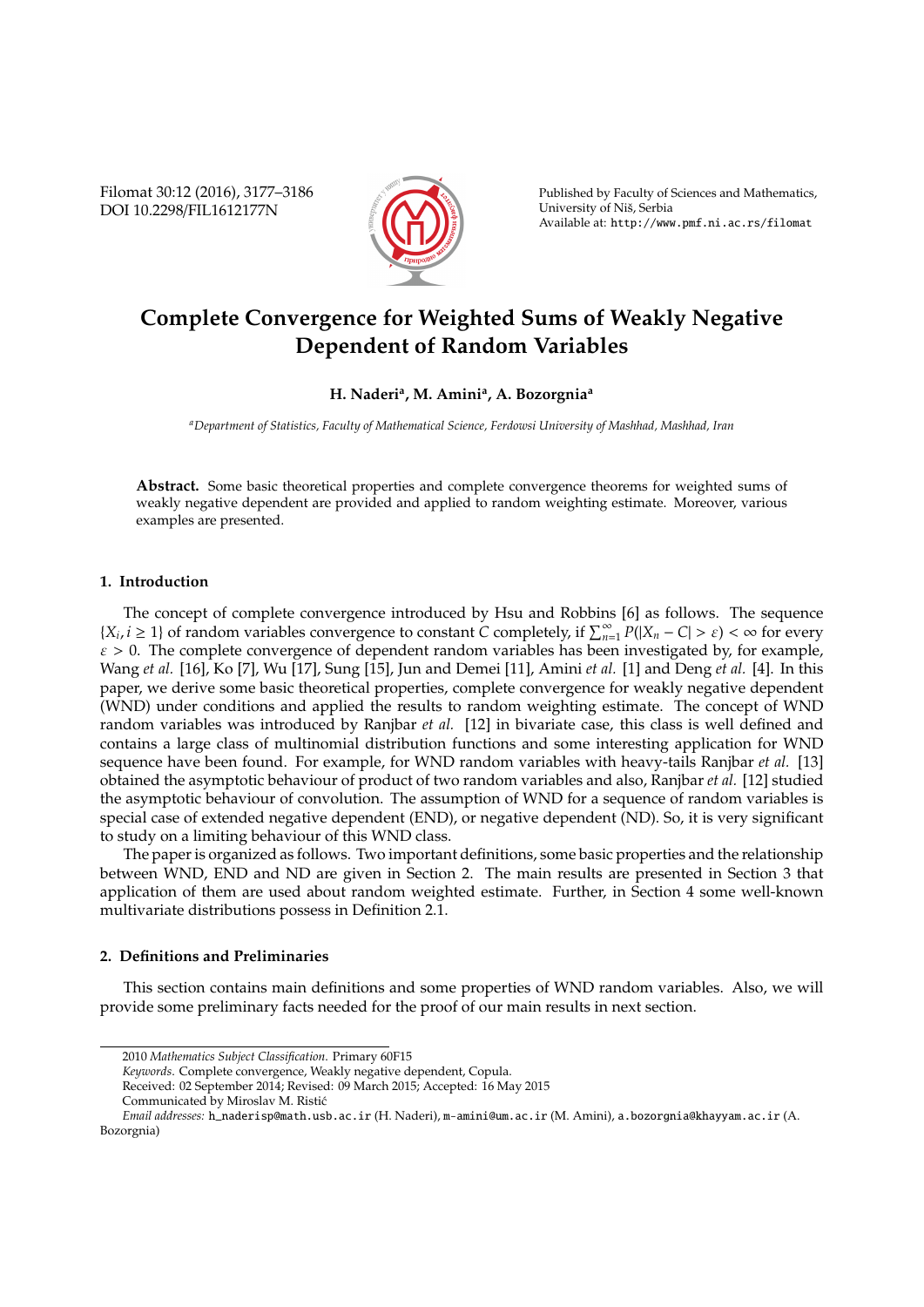**Definition 2.1.** (*Ranjbar et al.* [12]) *The random vector*  $X = (X_1, \ldots, X_n)$  *is said to be weakly negative dependent* (*WND*) *if there exists a constant*  $M_1 \geq 1$ *, such that for*  $n > 1$ 

$$
f(x_1,\ldots,x_n)\leq M_1\prod_{i=1}^n f_i(x_i),
$$

*where*  $f(x_1, \ldots, x_n)$  and  $f_i(x_i)$ 's are joint density and marginal densities of random vector **X***, respectively.* 

We say that  $f(x_1, \ldots, x_n)$  is WND, if satisfy condition in Definition 2.1. A sequence  $\{X_i, i \geq 1\}$  of random variables is said to be pairwise WND if  $X_i$  and  $X_j$  are WND for all  $i \neq j$  and also, is said to be WND if every finite subset  $X_1, \ldots, X_n$  is WND.

In the following we have example that satisfy the Definition 2.1.

**Definition 2.2.** (*Liu* [9]) *The random vector*  $X = (X_1, \ldots, X_n)$  *is said to be extended negative dependent* (*END*) *if there exists a constant*  $M_2 > 0$  *such that both* 

$$
P(X_1 \leq x_1, \ldots, X_n \leq x_n) \leq M_2 \prod_{i=1}^n P(X_i \leq x_i)
$$

*and*

$$
P(X_1 > x_1, ..., X_n > x_n) \le M_2 \prod_{i=1}^n P(X_i > x_i)
$$

*holds for n*  $\geq 1$  *and*  $x_1, \ldots, x_n \in \mathcal{R}$ . It is obvious that the sequence  $\{X_i, i \geq 1\}$  is negative dependent (ND) if  $M_2 = 1$ .

**Example 2.3.** Let random vector  $X = (X_1, \ldots, X_n)$  have *n*-dimensional Farlie-Gumble-Morgenstern (*FGM*) distribution as

$$
F_{1,\cdots,n}(x_1,\cdots,x_n)=\left(\prod_{i=1}^n F_i(x_i)\right)\left(1+\sum_{1\leq i\leq j\leq n}\alpha_{ij}\overline{F_i}(x_i)\overline{F_j}(x_j)\right),
$$

where  $\overline{F}_i = 1 - F_i$ ,  $i = 1, \cdots, n$ , are corresponding marginal distributions and  $\alpha_{ij}$  are real numbers chosen such that *F*1,··· ,*<sup>n</sup>* is a proper *n*-dimensional distribution. It is easy to show that the *n*-variate FGM family is END with  $M_2 = 1 + \sum_{k=1}^{N} M_k$ 1≤*i*≤*j*≤*n* |α*ij*|.

**Remark 2.4.** If  $X = (X_1, \ldots, X_n)$  is a WND random vector then is END with  $M_2 \geq 1$ . In fact the WND condition presented in Definition 2.1 is a useful criterion for characterization class of END random variables.

We list some basic properties of WND based on our results. Let  $X = (X_1, \ldots, X_n)$  and  $Y = (Y_1, \ldots, Y_n)$  be two WND random vectors, then

*P*<sub>1</sub>. If  $h_1(\cdot), \ldots, h_n(\cdot)$  are all strictly monotone real functions then  $h_1(X_1), \ldots, h_n(X_n)$  are WND.

*P*<sub>2</sub>. If  $h_1(\cdot), \ldots, h_n(\cdot)$  are non-negative real function then for all  $n \geq 2$ , then there exists  $M_1 \geq 1$  such that

$$
E(\prod_{i=1}^n h_i(X_i)) \leq M_1 \prod_{i=1}^n E(h_i(X_i)).
$$

In particular, if  $h_i(x_i)=e^{tX_i}$ , for all  $i\geq 1$  and some real  $t$ , then  $E\left(\prod_{i=1}^n e^{tX_i}\right)\leq M_1\prod_{i=1}^n E(e^{tX_i}).$ 

*P*<sub>3</sub>. If **X**⊥**Y** (**X** and **Y** are independent ) then random vector ( $X_1, \ldots, X_n, Y_1, \ldots, Y_n$ ) is WND.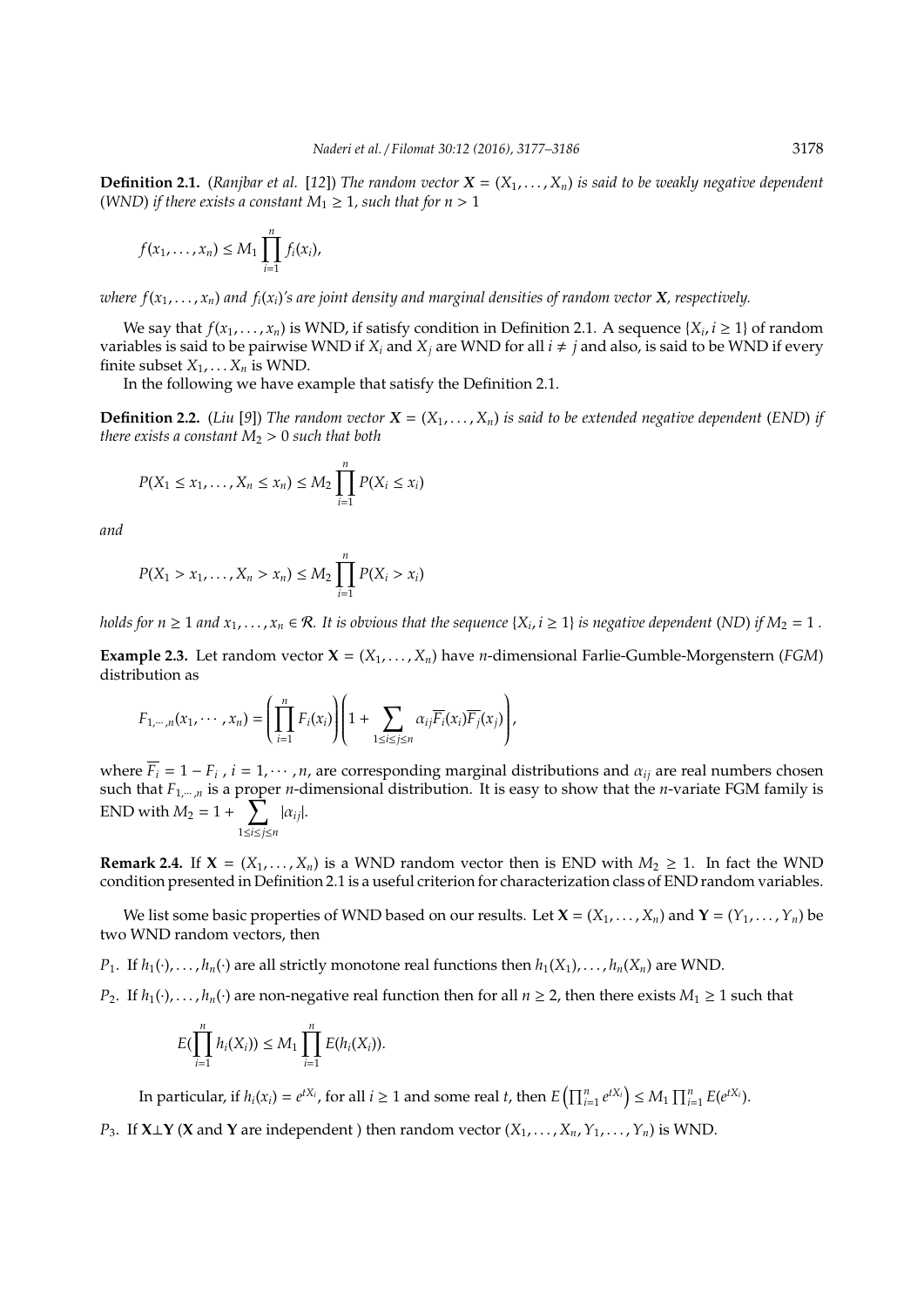- *P*<sub>4</sub>. If **X**⊥**Y** and **Y** is a positive random vector then random vector (*X*<sub>1</sub>*Y*<sub>1</sub>, . . . , *X<sub>n</sub>Y*<sub>*n*</sub>) is END.
- *P*<sub>5</sub>. If **X**⊥**Y** then  $(X_1 + Y_1, ..., X_n + Y_n)$  is END.
- *P*<sub>6</sub>. If  $S_n = \sum_{n=1}^{n}$ *i*=1  $X_i$ , then  $f_{S_n}(s) \leq M_1 f^{(n)}$ , where  $f^{(n)}$  is *n*-convolution independent of random variables.
- *P*<sub>7</sub>. For all *i*  $\neq$  *j*, there exists *M*<sub>1</sub>  $\geq$  1 such that

$$
Cov(X_i, X_j) \le (M_1 - 1) \int_R \int_R F_i(x) F_j(y) dx dy.
$$

- *P*<sub>8</sub>. Let random vectors **X** and **Y** have joint densities  $f_1(x_1, \ldots, x_n)$  and  $f_2(x_1, \ldots, x_n)$  respectively that having fixed marginal densities. Then  $f_{\alpha}(x_1, \ldots, x_n) = \alpha f_1(x_1, \ldots, x_n) + (1 - \alpha) f_2(x_1, \ldots, x_n)$  for  $0 \le \alpha \le 1$ , is still WND.
- *P*9. Any subset of WND random variables is WND.

*Proof.* Here, we prove the property  $P_{10}$  as the following. One can easily show the properties  $P_1 - P_9$ . Let *A* and *B* are partitions of  $\{1, 2, 3, ..., n\}$ ,  $n(B) = \#B$  and  $dx_j = dx_{j_1}, dx_{j_2}, \cdots, dx_{j_{n(B)}}$  corresponding to partition B then,

$$
f(x_i, i \in A) = \int_R \cdots \int_R f(x_i, i \in A, x_j, j \in B) dx_j \le M_1 \int_R \cdots \int_R \prod_{i \in A} f_i(x_i) \cdot \prod_{i \in B} f_j(x_j) dx_j
$$
  
=  $M_1 \prod_{i \in A} f(x_i) \cdot \square$ 

**Theorem 2.5.** Let  $\{X_n, n \geq 1\}$  be a absolutely continuous sequence of WND r-dimensional random vectors with *sequence of density functions*  $\{f_n, n \geq 1\}$  *such that there exists constant*  $M > 0$ ,  $\forall n : f_n \leq M$  *a.e.* and  $f_n \to f$  *a.e.*, *where f is density function of random r-dimensional vector* **X***. Then* **X** *is END.*

*Proof.* Consider random vector  $X_n = (X_{1n}, X_{2n}, \ldots, X_{rn})$  and,  $f_n$  and  $f_i$  be density functions random variable *X*<sup>*in*</sup> and *X*<sup>*i*</sup> for  $1 \le i \le r$  respectively, we can write

$$
\lim_{n \to \infty} f_{in}(x_i) = \lim_{n \to \infty} \int_R \cdots \int_R f_n(x_1, \ldots, x_r) dx_1 \ldots dx_{i-1} dx_{i+1} \ldots dx_r
$$
\n
$$
= \int_R \cdots \int_R f(x_1, \ldots, x_r) dx_1 \ldots dx_{i-1} dx_{i+1} \ldots dx_r = f_i(x_i), \text{ (by dominated convergence theorem)}.
$$

Therefore exists  $M_1 \geq 1$  such that

$$
f(x_1,...,x_r) = \lim_{n \to \infty} f_n(x_1,...,x_r) \le M_1 \prod_{i=1}^r \lim_{n \to \infty} f_{in}(x_i) = M_1 \prod_{i=1}^r f_i(x_i).
$$

So, random vector **X** is WND, hence by Remark 2.4 **X** is END.

**Definition 2.6.** A sequence  $\{X_i, i \geq 1\}$  of random variables is said to be stochastically dominated by a random variable *X* if there exists a positive constant C such that  $P(|X_i| > x) \leq CP(|X| > x)$ , for all  $x \geq 0$  and  $n \geq 1$ .

**Lemma 2.7.** Let  $\{X_i, i \geq 1\}$  be a sequence of random variables which is stochastically dominated by a random variable *X. For any* β > 0 *and b* > 0*, the following two statements hold:*

$$
E|X_i|^{\beta}I(|X_i| \le b) \le C_1[E|X|^{\beta}I(|X| \le b) + b^{\beta}P(|X| > b)],
$$
  

$$
E|X_i|^{\beta}I(|X_i| > b) \le C_2E|X|^{\beta}I(|X| > b),
$$

where  $C_1$  and  $C_2$  are positive constants. Consequently,  $E|X_i|^\beta\leq CE|X|^\beta$ , where  $C$  is a positive constant.

*Proof.* The proof can be found in Lemma 4.1.6 of Wu [18]. So the details are omitted.  $\square$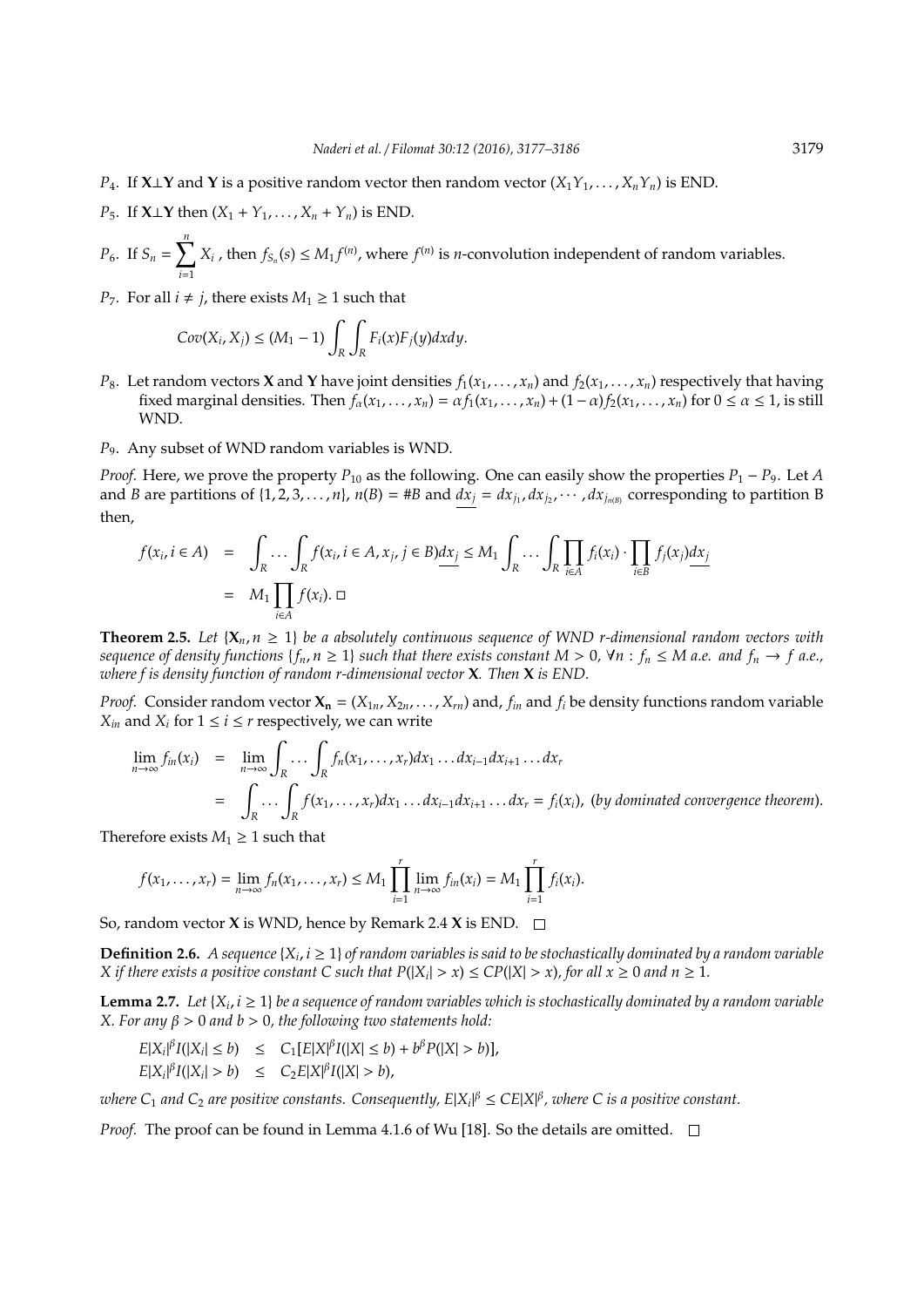# **3. Complete Convergence Theorems**

In this section, we derive the complete convergence for weighted sums of WND random variables under some suitable conditions.Throughout this part, the symbol *C* denotes constant which is not necessarily the same one in each appearance.

The following theorem concerning the rate of complete convergence of weighted sum  $\sum_{i=1}^{n} a_{ni}X_i$  under some suitable conditions on the coefficients.

**Theorem 3.1.** Let  $\{X_i, i \geq 1\}$  be a sequence of WND random variables which is stochastically dominated by a random variable X and  $\{a_{ni}, 1 \le i \le n, n \ge 1\}$  be an array of real numbers with  $\sum_{i=1}^n a_{ni}^2 = O(n)$ . If  $E|X|^\alpha < \infty$ ,  $0 < \alpha < 2$ . *When*  $1 \le \alpha < 2$ , assumes that  $EX_i = 0$ ,  $i \ge 1$ . Then for  $\varepsilon > 0$ ,

$$
\sum_{n=1}^{\infty} n^{-1} P\left(\max_{1\leq k\leq n} \left|\sum_{i=1}^{k} a_{ni} X_i\right| > \varepsilon n^{1/\alpha}\right) < \infty.
$$

*Proof.* Let  $A_n =$ ſ  $\overline{\mathsf{l}}$ max 1≤*k*≤*n*  $\begin{array}{c} \begin{array}{c} \begin{array}{c} \end{array} \\ \begin{array}{c} \end{array} \end{array} \end{array}$ X *k i*=1 *aniX<sup>i</sup>*  $\begin{array}{c} \n \begin{array}{c} \n \downarrow \\ \n \downarrow \\ \n \end{array} \n \end{array}$  $> \varepsilon n^{1/\alpha}$  $\cdot$ and similarly  $A_n^* =$ ſ  $\overline{\mathsf{l}}$ max 1≤*k*≤*n*  $\begin{array}{c} \begin{array}{c} \begin{array}{c} \begin{array}{c} \end{array} \\ \end{array} \end{array} \end{array}$  $\sum_{k=1}^{k}$ *i*=1  $a_{ni}X_i^*$ *i*  $\begin{array}{c} \begin{array}{c} \begin{array}{c} \end{array} \\ \begin{array}{c} \end{array} \end{array} \end{array}$  $> \varepsilon n^{1/\alpha}$  $\overline{\phantom{a}}$ in which *X* ∗ 1 , *X* ∗ 2 , . . . , *X* ∗ *n*

are independent random variables with  $X_i \stackrel{\text{st}}{=} X_i^*$ *i* (means, equal in distribution) for each *i*. Then

$$
P(A_n) = \int \cdots \int_{A_n} f(x_1, \ldots, x_n) dx_1 \ldots dx_n
$$
  
\n
$$
\leq M_1 \int \cdots \int_{A_n} f_1(x_1) \ldots f_n(x_n) dx_1 \ldots dx_n \text{ (by Definition 2.1)}
$$
  
\n
$$
= M_1 \int \cdots \int_{A_n} f_1^*(x_1) \ldots f_n^*(x_n) dx_1 \ldots dx_n
$$
  
\n
$$
= M_1 P(A_n^*),
$$

where enough to show that  $\sum_{n=1}^{\infty} n^{-1} P(A_n^*) < \infty$ .

For any  $i \geq 1$ , define

$$
X_i^{*(n)} = X_i^* I(|X_i^*| \le n^{1/\alpha}) + n^{1/\alpha} I(X_i^* > n^{1/\alpha}) - n^{1/\alpha} I(X_i^* < -n^{1/\alpha}),
$$
  

$$
T_k^{*(n)} = n^{-1/\alpha} \sum_{i=1}^k a_{ni}(X_i^{*(n)} - EX_i^{*(n)}).
$$

It's easy to show that

$$
\left[\max_{1\leq k\leq n}\left|\sum_{i=1}^k a_{ni}X_i^*\right|>n^{1/\alpha}\varepsilon\right]\subset \left[\bigcup_{i=1}^n |X_i^*|>n^{1/\alpha}\right]\cup \left[\max_{1\leq k\leq n}\left|\sum_{i=1}^k a_{ni}X_i^{*^{(n)}}\right|>n^{1/\alpha}\varepsilon\right].
$$

Then for every  $\varepsilon > 0$ ,

$$
\sum_{n=1}^{\infty} n^{-1} P\left(\max_{1 \le k \le n} \left| \sum_{i=1}^{k} a_{ni} X_i^* \right| > n^{1/\alpha} \varepsilon \right) \le \sum_{n=1}^{\infty} n^{-1} \sum_{i=1}^{n} P(|X_i^*| > n^{1/\alpha}) + \sum_{n=1}^{\infty} n^{-1} P\left(\max_{1 \le k \le n} |T_k^{*(n)}| > \varepsilon - \max_{1 \le k \le n} n^{-1/\alpha} \left| \sum_{i=1}^{k} a_{ni} E X_i^{*(n)} \right| \right) = I + II.
$$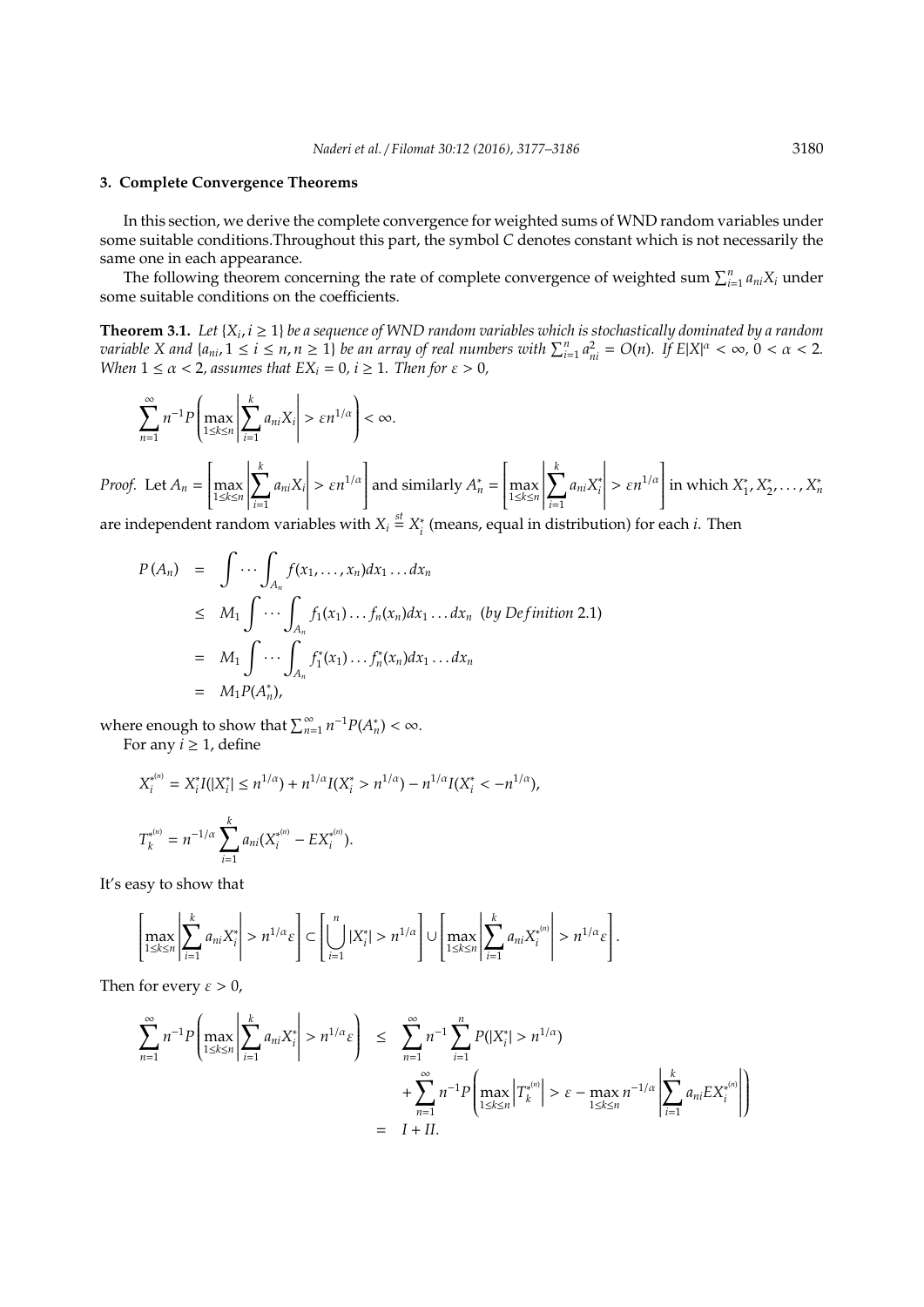First we show that  $n^{-1/\alpha} \max_{1 \le k \le n}$  X *k i*=1  $a_{ni}EX_i^{*(n)}$ *i*  $\rightarrow$  0. (i) When  $0 < \alpha < 1$ , then

$$
n^{-1/\alpha} \max_{1 \le k \le n} \left| \sum_{i=1}^{k} E a_{ni} X_{i}^{*^{(n)}} \right| \le n^{-1/\alpha} \sum_{i=1}^{n} |a_{ni}| E|X_{i}^{*^{(n)}}|
$$
  
\n
$$
\le n^{-1/\alpha} \sum_{i=1}^{n} |a_{ni}| \left\{ E|X_{i}^{*}|I(|X_{i}^{*}| \le n^{1/\alpha}) + n^{1/\alpha} P(|X_{i}^{*}| > n^{1/\alpha}) \right\}
$$
  
\n
$$
\le Cn^{-1/\alpha} \sum_{i=1}^{n} |a_{ni}| \left\{ E|X|I(|X| \le n^{1/\alpha}) + n^{1/\alpha} P(|X| > n^{1/\alpha}) + n^{1/\alpha} P(|X| > n^{1/\alpha}) \right\}
$$
  
\n
$$
(by Lemma 2.7)
$$
  
\n
$$
= Cn^{1-1/\alpha} \left\{ E|X|I(|X| \le n^{1/\alpha}) + 2n^{1/\alpha} P(|X| > n^{1/\alpha}) \right\}
$$
  
\n
$$
(by Hölder inequality \sum_{i=1}^{n} |a_{ni}| = O(n))
$$
  
\n
$$
\le Cn^{1-1/\alpha} \sum_{k=1}^{n} E|X|I((k-1)^{1/\alpha} < |X| \le k^{1/\alpha}) + 2CnP(|X| > n^{1/\alpha}).
$$

Since

$$
\sum_{k=1}^{\infty} k^{1-1/\alpha} E|X| I((k-1)^{1/\alpha} < |X| \le k^{1/\alpha}) \le \sum_{k=1}^{\infty} k P((k-1)^{1/\alpha} < |X| \le k^{1/\alpha}) \le E|X|^{1/\alpha} < \infty.
$$

Therefore, by Kronecker's lemma, we can conclude that

$$
n^{1-1/\alpha} \sum_{k=1}^n E|X| I((k-1)^{1/\alpha} < |X| \le k^{1/\alpha}) \to 0 \text{ as } n \to \infty,
$$

and by Lebesgue dominated convergence theorem, we have

 $nP(|X| > n^{1/\alpha}) = nEI(|X|^{\alpha} > n) \le E|X|^{\alpha}I(|X|^{\alpha} > n) \to 0$  *as*  $n \to \infty$ .

(ii) When  $1 \le \alpha < 2$ , we have by  $E|X|^{\alpha} < \infty$  that

$$
n^{-1/\alpha} \max_{1 \le k \le n} \left| \sum_{i=1}^{k} E a_{ni} X_i^{*(n)} \right| \le n^{-1/\alpha} \sum_{i=1}^{n} |a_{ni}| |EX_i^{*(n)}|
$$
  
\n
$$
\le n^{-1/\alpha} \sum_{i=1}^{n} |a_{ni}| \left\{ |EX_i^* I(|X_i^*| \le n^{1/\alpha})| + n^{1/\alpha} P(|X_i^*| > n^{1/\alpha}) \right\}
$$
  
\n
$$
\le n^{-1/\alpha} \sum_{i=1}^{n} |a_{ni}| \left\{ E|X_i^* |I(|X_i^*| > n^{1/\alpha}) + n^{1/\alpha} P(|X_i^*| > n^{1/\alpha}) \right\} (by EX_i = 0)
$$
  
\n
$$
\le Cn^{-1/\alpha} \sum_{i=1}^{n} |a_{ni}| \left\{ E|X| I(|X| > n^{1/\alpha}) + n^{1/\alpha} P(|X| > n^{1/\alpha}) \right\} (by Lemma 2.7)
$$
  
\n
$$
\le Cn^{1-1/\alpha} E|X| I(|X| > n^{1/\alpha}) + nP(|X| > n^{1/\alpha})
$$
  
\n
$$
\le Cn^{1-1/\alpha} E|X| I(|X| > n^{1/\alpha}) + Cn^{1-1/\alpha} E|X| I(|X| > n^{1/\alpha})
$$
  
\n
$$
= 2Cn^{1-1/\alpha} E|X| I(|X| > n^{1/\alpha})
$$
  
\n
$$
\le 2C E|X|^{\alpha} I(|X| > n^{1/\alpha}) \rightarrow 0 \text{ as } n \rightarrow \infty.
$$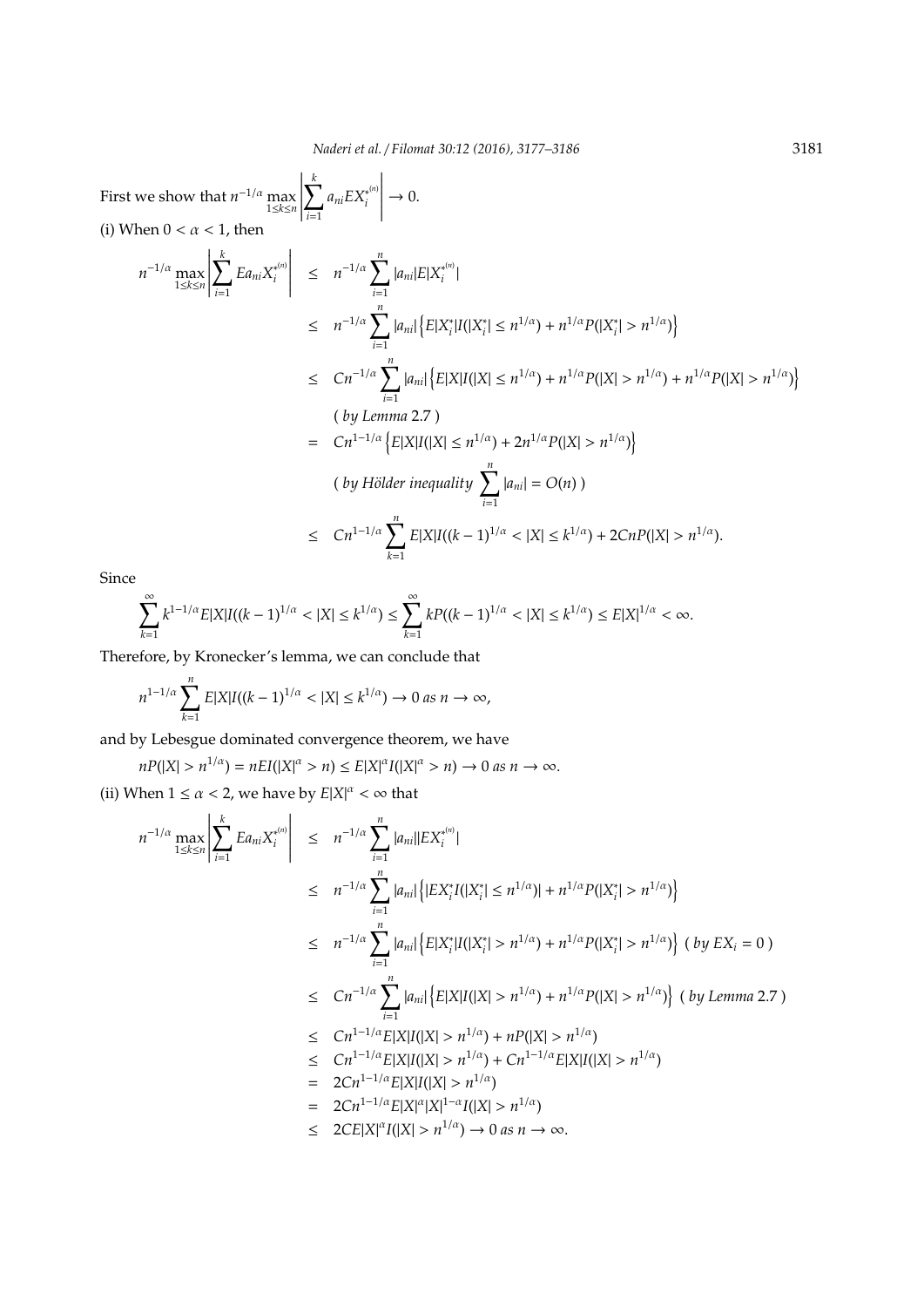Hence, (i) and (ii) follow that for large enough n and  $\varepsilon > 0$ 

$$
n^{-1/\alpha} \max_{1 \leq k \leq n} \left| \sum_{i=1}^k E a_{ni} X_i^{*(n)} \right| < \varepsilon/2.
$$

Thus, we need only to prove  $I < \infty$  and  $II < \infty$ .

By  $E|X|^{\alpha} < \infty$ , we can get that

 $II \leq$ 

$$
I = \sum_{n=1}^{\infty} n^{-1} \sum_{i=1}^{n} P(|X_i^*| > n^{1/\alpha}) \le C \sum_{n=1}^{\infty} P(|X| > n^{1/\alpha}) \le C E |X|^{\alpha} < \infty.
$$

For  $0 < \alpha < 2$  and by setting  $Y_i = X_i^{(n)}$  $\frac{X^{*(n)}}{i} - EX_i^{*(n)}$  $\hat{i}^{(n)}$ , we have

$$
\sum_{n=1}^{\infty} n^{-1} P\left(\max_{1\leq k\leq n} \left|T_{k}^{*(n)}\right| > \frac{\varepsilon}{2} n^{1/\alpha}\right) \leq \frac{4}{\varepsilon^{2}} \sum_{n=1}^{\infty} n^{-1-2/\alpha} Var\left(\sum_{n=1}^{n} a_{ni} Y_{i}\right) (by Kolmogorov inequality)
$$
\n
$$
\leq \frac{4}{\varepsilon^{2}} \sum_{n=1}^{\infty} n^{-1-2/\alpha} E\left(\sum_{n=1}^{n} a_{ni} Y_{i}\right)^{2}
$$
\n
$$
= \frac{4}{\varepsilon^{2}} \sum_{n=1}^{\infty} n^{-1-2/\alpha} \sum_{i=1}^{n} a_{ni}^{2} E|X_{i}^{*(n)}|^{2}
$$
\n
$$
\leq \sum_{n=1}^{\infty} n^{-1-2/\alpha} \sum_{i=1}^{n} a_{ni}^{2} \left\{E|X_{i}^{*}|^{2} I(|X_{i}^{*}| \leq n^{1/\alpha}) + n^{2/\alpha} P(|X_{i}^{*}| > n^{1/\alpha})\right\}
$$
\n
$$
\leq \sum_{n=1}^{\infty} n^{-1-2/\alpha} \sum_{i=1}^{n} a_{ni}^{2} \left\{E|X|^{2} I(|X| \leq n^{1/\alpha}) + 2n^{2/\alpha} P(|X| > n^{1/\alpha})\right\}
$$
\n
$$
(by Lemma 2.7)
$$

$$
\leq \sum_{n=1}^{\infty} n^{-2/\alpha} \left\{ E|X|^2 I(|X| \leq n^{1/\alpha}) + 2n^{2/\alpha} P(|X| > n^{1/\alpha}) \right\}
$$
  
\n
$$
\leq \sum_{n=1}^{\infty} n^{-2/\alpha} \sum_{k=1}^n E|X|^2 I((k-1)^{1/\alpha} < |X| \leq k^{1/\alpha}) + 2E|X|^{\alpha}
$$
  
\n
$$
\leq \sum_{k=1}^{\infty} E|X|^2 I((k-1)^{1/\alpha} < |X| \leq k^{1/\alpha}) \sum_{n=k}^{\infty} n^{-2/\alpha} + 2E|X|^{\alpha}
$$
  
\n
$$
\leq C \sum_{k=1}^{\infty} k^{1-2/\alpha} E|X|^2 I((k-1)^{1/\alpha} < |X| \leq k^{1/\alpha}) + 2E|X|^{\alpha}
$$
  
\n
$$
(by \sum_{n=k}^{\infty} n^{-2/\alpha} < \infty \Leftrightarrow \int_{k-1}^{\infty} x^{-\frac{2}{\alpha}} dx = Ck^{1-2/\alpha} < \infty)
$$
  
\n
$$
\leq \sum_{k=1}^{\infty} k P((k-1)^{1/\alpha} < |X| \leq k^{1/\alpha}) + 2E|X|^{\alpha}
$$
  
\n
$$
\leq CE|X|^{\alpha} < \infty.
$$

The proof of Theorem 3.1 has completed.  $\square$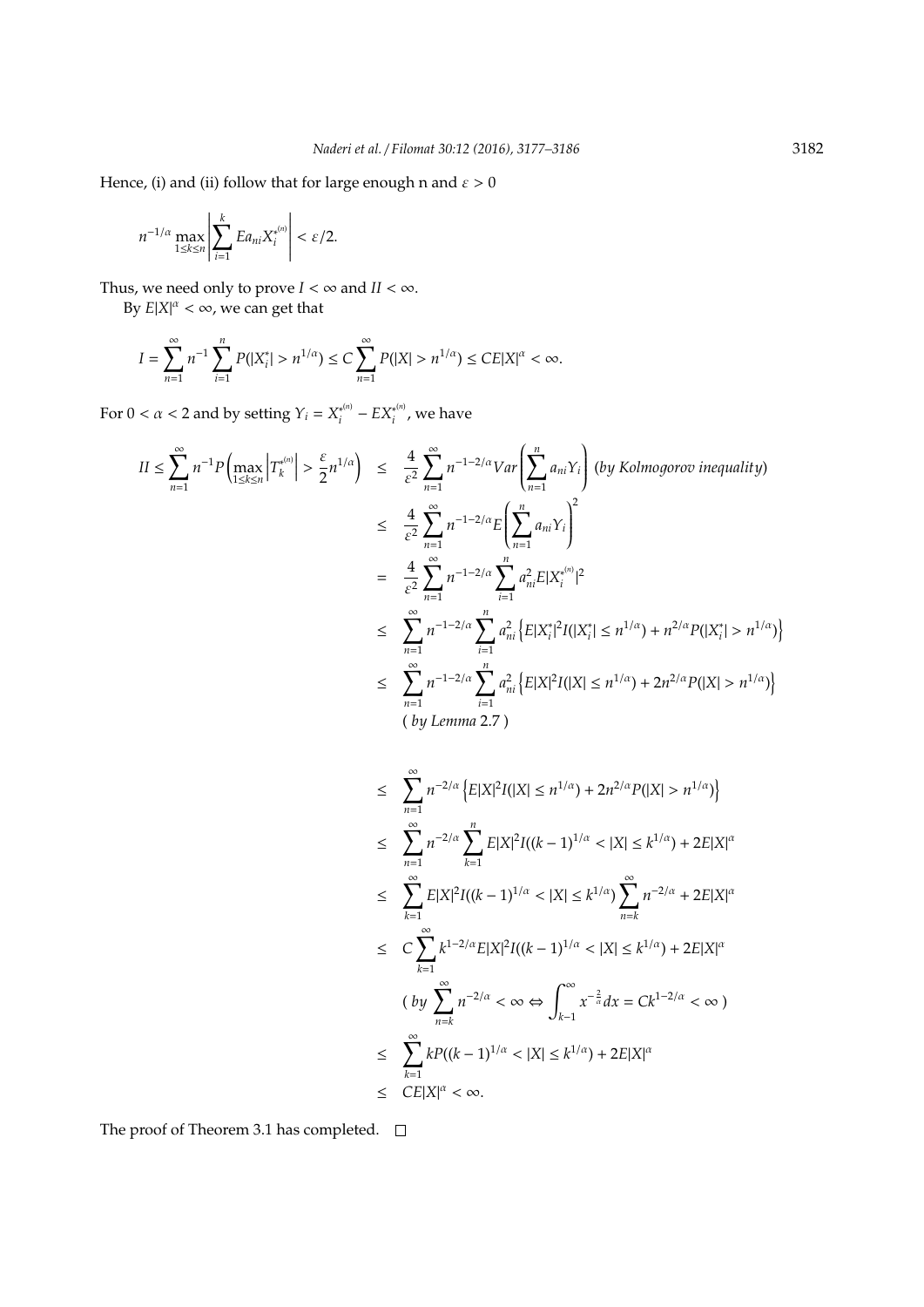**Corollary 3.2.** Let  $\{X_i, i \geq 1\}$  be a sequence of WND random variables which is stochastically dominated by a random variable X and  $\{a_{ni}, 1 \le i \le n, n \ge 1\}$  be an array of real numbers with  $\sum_{i=1}^n a_i^2 = O(n)$ . If  $E|X|^\alpha < \infty$ ,  $0 < \alpha < 2$ . *When*  $1 \le \alpha < 2$ , assumes that  $EX_i = 0$ ,  $i \ge 1$ . Therefore

$$
\lim_{n\to\infty}\frac{\left|\sum_{i=1}^n a_i X_i\right|}{n^{1/\alpha}}=0 \quad a.s.
$$

*Proof.* Let  $a_{ni} = a_i$  for  $i \le n$  and  $a_{ni} = 0$  for  $i > n$  in Theorem 3.1. Hence, we have for all  $\varepsilon > 0$ 

$$
\infty > \sum_{n=1}^{\infty} n^{-1} P\left(\max_{1 \le k \le n} \left| \sum_{i=1}^{k} a_i X_i \right| > \varepsilon n^{1/\alpha}\right) = \sum_{r=0}^{\infty} \sum_{n=2^r}^{2^{r+1}-1} n^{-1} P\left(\max_{1 \le k \le n} \left| \sum_{i=1}^{k} a_i X_i \right| > \varepsilon n^{1/\alpha}\right)
$$
  

$$
\ge \sum_{r=0}^{\infty} \sum_{n=2^r}^{2^{r+1}-1} (2^{r+1}-1)^{-1} P\left(\max_{1 \le k \le n} \left| \sum_{i=1}^{k} a_i X_i \right| > \varepsilon 2^{(r+1)/\alpha}\right)
$$
  

$$
\ge \frac{1}{2} \sum_{r=1}^{\infty} P\left(\max_{1 \le k \le 2^r} \left| \sum_{i=1}^{k} a_i X_i \right| > \varepsilon 2^{(r+1)/\alpha}\right).
$$

It follows from Borel-Cantelli Lemma,

$$
\lim_{r \to \infty} \frac{\max\limits_{1 \leq k \leq 2^r} \left| \sum_{i=1}^k a_i X_i \right|}{2^{(r+1)/\alpha}} = 0. \ a.s.
$$

For all positive integers n, there exists a non-negative integer *r*<sup>0</sup> such that 2*r*0−<sup>1</sup> ≤ *n* < 2 *r*0 . Thus

$$
\frac{1}{n^{1/\alpha}} \left| \sum_{i=1}^{n} a_i X_i \right| \le \max_{2^{r_0-1} \le n < 2^{r_0}} \frac{1}{n^{1/\alpha}} \left| \sum_{i=1}^{n} a_i X_i \right| \le \frac{1}{2^{(r_0-1)/\alpha}} \max_{2^{r_0-1} \le n < 2^{r_0}} \left| \sum_{i=1}^{n} a_i X_i \right|
$$
\n
$$
\le 2^{\frac{2}{\alpha}} \frac{\left| \sum_{i \le r < 2^{r_0} \right|}{2^{(r_0+1)/\alpha}} \right| \to 0 \text{ as } r_0 \to \infty.
$$

This completes the proof.  $\square$ 

Random weighting is an emerging computing method in statistics, it has been put forward by Zheng [19]. Since this method has many advantages, it drew much attention of statisticians. Gao *et al.* [5] studied law of large numbers for sample mean of random weighting estimate for i.i.d random variables. In this section we determine almost sure convergence for sample mean of random weighting estimate for WND random variables.

**Theorem 3.3.** The random weighting estimate of sample mean  $\bar{X}_n$  is  $T_n = \sum_{i=1}^n \beta_i X_i$  such that  $\sum_{i=1}^n \beta_i = 1$  for random *variables*  $0 \le \beta_i \le 1$  *a.s., under the conditions of Corollary 3.2,* 

$$
\frac{|T_n-\overline{X}_n|}{n^{1/\alpha}}\to 0\ \ as\ \ n\to\infty,
$$

*where*  $\Theta_i = \beta_i - \frac{1}{n} a.s.$ 

*Proof.* We can write  $T_n - \bar{X} = \sum_{i=1}^n \Theta_i X_i$  and  $\sum_{i=1}^n \Theta_i^2 = O(n)$  a.s. hence conditions Corollary 3.2 hold when  $\Theta_i = a_i$  a.s. for *i*  $\geq$  1 and 0 < *a* < 2. For that reason, this completes the proof of Theorem 3.3.  $\Box$ 

**Remark 3.4.** Theorem 3.3 extends and improves of the Theorem 2 obtained by Gao *et al.* [5].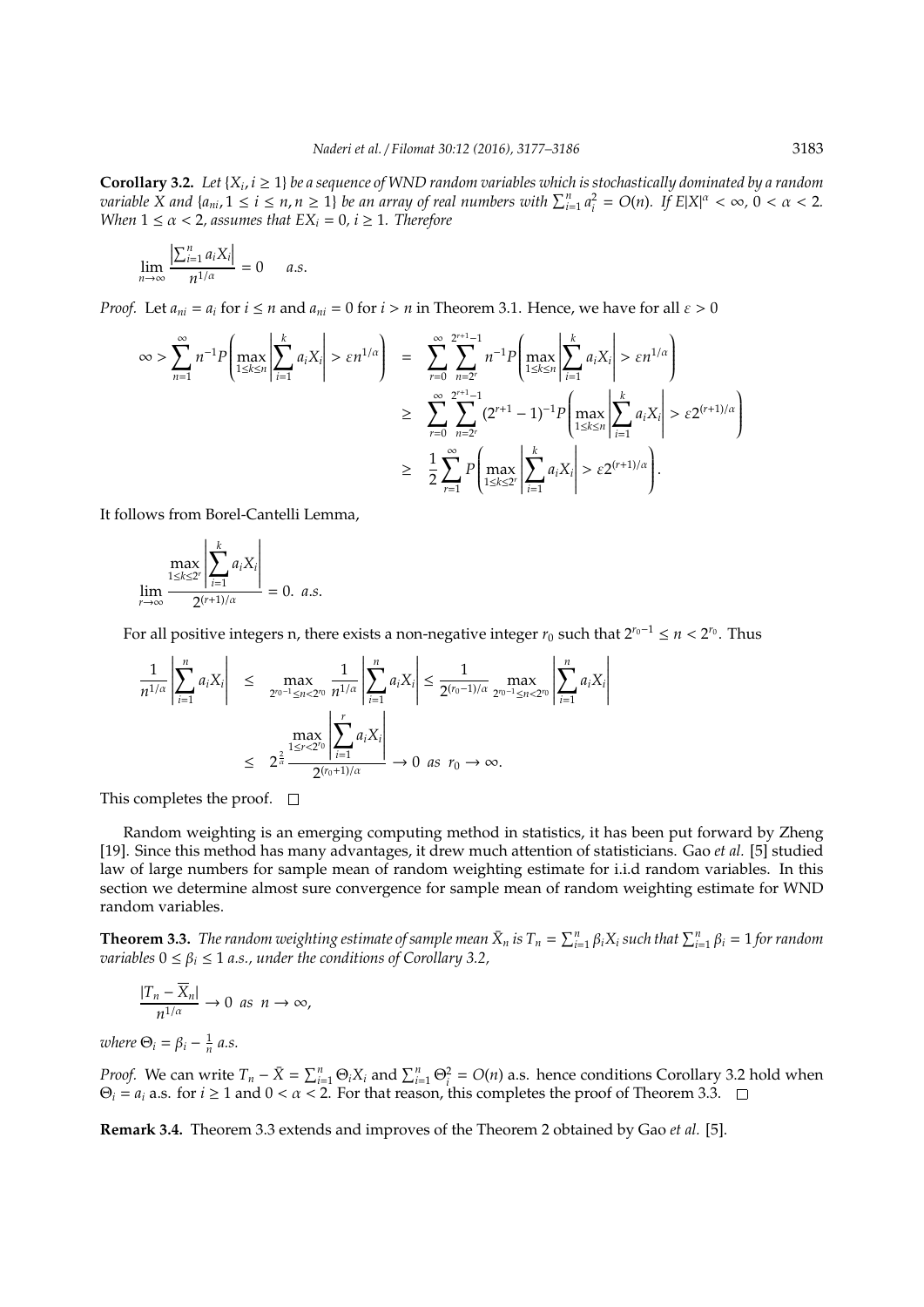## **4. Examples**

In this section, some useful examples are discussed. In each case, Definition 2.1 is provided.

A copula is a function that links univariate marginal distributions to the full multivariate distribution and it's a general tool for assessing the dependence structure of random variables. For details see Nelsen [10].

**Definition 4.1.** *An n-dimensional copula is a function C with domain* [0, 1]*<sup>n</sup> if*

- (*i*)  $C(u) = 0$  *whenever*  $u \in [0, 1]^n$  *has at least one component equal to 0,*
- (*ii*)  $C(u) = u_i$  *whenever*  $u \in [0,1]^n$  *has all components equal to* 1 *except the i-th one, which is equal to*  $u_i$ ,
- (iii) C is n-increasing, i.e., for each n-box  $B = x_{i=1}^n [u_i, v_i]$  in  $[0, 1]^n$  with  $u_i \le v_i$  for each  $i \in 1, \dots, n$ ,

$$
V_C(B) = \sum_{z \in X_{i=1}^n [u_i,v_i]} (-1)^{N(z)} C(z) \ge 0,
$$

*where*  $N(z) = card{k|z_k = u_k}.$ 

Some well-known examples of *n*-copulas are the functions Π, *M* and *W* respectively defined by

$$
\Pi(x_1, x_2, ..., x_n) = x_1.x_2...x_n
$$
  
\n
$$
M(x_1, x_2, ..., x_n) = Min(x_1, x_2, ..., x_n)
$$
  
\n
$$
W(x_1, x_2, ..., x_n) = Max(x_1 + x_2 + ... + x_n - n + 1, 0)
$$

and while Π and *M* are always *n*-copulas, *W* is a copula when *n* = 2.

More formally, Sklar's theorem states that any continuous the joint distribution can be uniquely represented by a copula

$$
F(x_1, x_2, \ldots, x_n) = C(F_1(x_1), F_2(x_2), \ldots, F_n(x_n)),
$$

where *F* is the joint distribution to the marginal distribution functions  $F_1(x_1), F_2(x_2), \ldots, F_n(x_n)$ .

Recall that the copula density *c* is the derivative of *C* with respect to each of its arguments as:

$$
c(u_1, u_2, \ldots, u_n) = \frac{\partial^n}{\partial u_1 \ldots, \partial u_n} C(u_1, \ldots, u_n).
$$

By using the chain rule, the density function  $f(x_1, x_2, \ldots, x_n)$  corresponding to the copula  $C(x_1, x_2, \ldots, x_n)$  is,

$$
f(x_1, x_2,..., x_n) = c(F_1(x_1), F_2(x_2),..., F_n(x_n)) \prod_{i=1}^n f_i(x_i)
$$

where  $f_1(x_1)$ ,  $f_2(x_2)$ , ...,  $f_n(x_n)$  are the marginal densities of  $f$ .

**Lemma 4.2.** Let  $X = (X_1, \ldots, X_n)$  be a random vector having to joint distribution function  $F(x_1, \ldots, x_n)$  and absolute *continuous marginals*  $F_1, \ldots, F_n$ *, with corresponding copula function*  $C(u_1, \cdots, u_n)$ *. If*  $c(u_1, \ldots, u_n) \leq M_1$  *for some*  $M_1 \geq 1$ , then *X* is WND.

*Proof.* The proof of the lemma is standard, so we omit the details.  $\Box$ 

**Example 4.3.** Suppose that  $C(u_1, \ldots, u_n) = (\prod_{i=1}^n u_i) \exp{\{\beta \prod_{i=1}^n (1 - u_i)\}}$  for  $\beta \in [-1, 1]$ . Then *C* is a absolutely continuous copula which was introduced by Čelebioğlu [2] and also Cuadras [3] has studied some of it's properties. It's easy to check that if  $β ∈ [-1, 1]$  there exists  $M_1 = \exp(|β|) ≥ 1$  such that Lemma 4.2 holds, for  $n \ge 2$ . Therefore, all of the distributions with given margins  $F_1, F_2, \ldots, F_n$  generated by this copula are WND.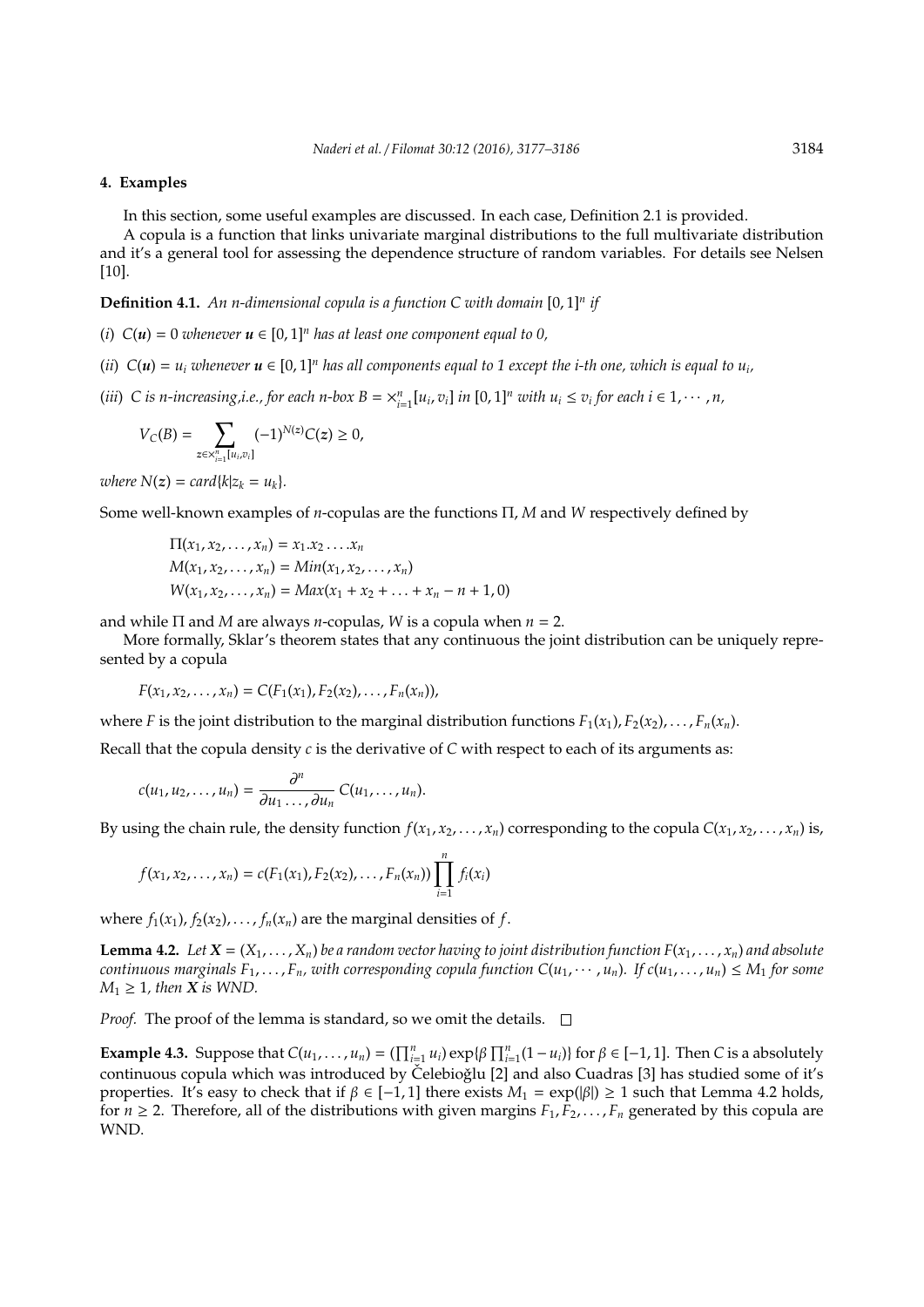**Example 4.4.** (The Farlie-Gumble-Morgenstern *n*-copulas). Let  $(X_1, \ldots, X_n)$  be random vector with the following joint distribution:

$$
F(x_1, x_2,..., x_n) = \prod_{i=1}^n F_i(x_i) \left[ 1 + \sum_{l=2}^n \sum_{1 \leq j_1 < ... < j_l \leq n} \theta_{j_1 j_2 ... j_l} \bar{F}_{j_1}(x_{j_1}) \bar{F}_{j_2}(x_{j_2}) ... \bar{F}_{j_l}(x_{j_k}) \right] (|\theta_{j_1 j_2 ... j_l}| \leq 1).
$$

Where  $\bar{F}_{j_k} = 1 - F_{j_k}$  for  $l = 2, ..., n$ . Via Sklar's Theorem, it's easy to show that, the copula density is

$$
c(u_1, u_2, \ldots, u_n) = 1 + \sum_{l=2}^n \sum_{1 \leq j_1 < \ldots < j_l \leq n} \theta_{j_1 j_2 \ldots j_l} (1 - 2u_{j_1}) (1 - 2u_{j_2}) \ldots (1 - 2u_{j_l}).
$$

It is easy to show that  $c(u_1, u_2, ..., u_n) \leq 1 + \sum_{n=1}^{n}$ *l*=2  $\bm{\nabla}$ 1≤*j*1<...<*jl*≤*n*  $|\theta_{j_1 j_2 \dots j_l}|$ , so there exists  $M_1 \ge 1$  such that Lemma 4.2 holds. Therefore, all of the distributions with given margins  $F_1, F_2, \ldots, F_n$  generated by this copula are

**Example 4.5.** (The Dirichlet distribution) Let  $(X_1, \ldots, X_n)$  denotes random vector with the following joint density function:

$$
f(x_1,...,x_n) = \frac{\Gamma(\sum_{i=1}^n \gamma_i)}{\prod_{i=1}^n \Gamma(\gamma_i)} \prod_{i=1}^n x_i^{\gamma_i-1}, \ x_i \ge 0, \ \sum_{i=1}^n x_i = 1.
$$

If 
$$
0 \le \gamma_i \le 1
$$
 for  $i = 1, 2, ..., n$  and  $\sum_{i=1}^{n} \gamma_i \le 1$  then **X** is WND.

#### **Acknowledgments**

The authors are most grateful to the Editor and anonymous referees for the careful reading of the manuscript and valuable suggestions that helped in significantly improving an earlier version of this paper.

#### **References**

WND.

- [1] M. Amini, H. Nili, A. Bozorgnia, Complete convergence of moving-average proceeses under negative dependent Sub-Gussian assumptionns, Bull. Iran. Math. Soc. 38 (2012), 843–852.
- [2] S.A.Čelebioğlo, Way of generating comprehnsive copulas, J. Ins. Sci. Tech, Gazi Uni. 10 (1997), 57–61.
- [3] C.M. Cuadras, Constructing copula functions with weighted geometric means, J. Statist. Plann. Infer 139(2009), 3766–3772.
- [4] X. Deng, M. Ge, X. Wang, Y. Liu, Y. Zhou, Complete convergence for weighted sums of a class of random variables, Filomat 28:3 (2014), 509–522.
- [5] S. Gao, J. Zhang, T. Zhou, Law of large numbers for sample mean of random weighting estimate, Info. sci. 155 (2003), 151–156.
- [6] P.L. Hsu, H. Robbins, Complete convergence and the law of large numbers, Proc. Nat. Acad. 33 (1974), 25–31.
- [7] M.H. Ko, On the complete convergence for negatively associated random fields, Tai. J. Math. 15(1) (2011), 171–179.
- [8] H.Y. Liang, C. Su, Complete convergence for weighted sums of NA sequences, Statist. Probab. Lett. 45 (1999), 85–95.
- [9] L. Liu, Precise large deviations for dependent random variables with heavy tails, Statist. Probab. Lett. 79 (2009), 1290–1298.
- [10] R. Nelsen, An introduction to copulas, Springer, New York, 2006.
- [11] A. Jun, Y. Demei, Complete convergence of weighted sums for  $\rho^*$ -mixing sequence of random variables, Statist. Probab. Lett. 78(2008), 1466–1472.
- [12] V. Ranjbar, M. Amini, A. Bozorgnia, Asympotic behavior of convolution of dependent random variables with heavy-tail distribution, Thai. J. Math. 7 (2009), 21–34.
- [13] V. Ranjbar, M. Amini, J. Geluk, A. Bozorgnia, Asympotic behavior of product of two heavy-tail dependent random variables, Acta. Math. Sin(English Series) 29(2) (2013), 355–364.
- [14] A. Sklar, Fonctions de répartition á n dimen-sions e leurs marges, Publications de l'Institut de Statistique de l'Univiversite de Paris 8 (1959), 229–231.
- [15] S.H. Sung, Complete convergence for weighted sums of negatively dependent random variables, Stat. Paper. 53 (2012), 73–82.